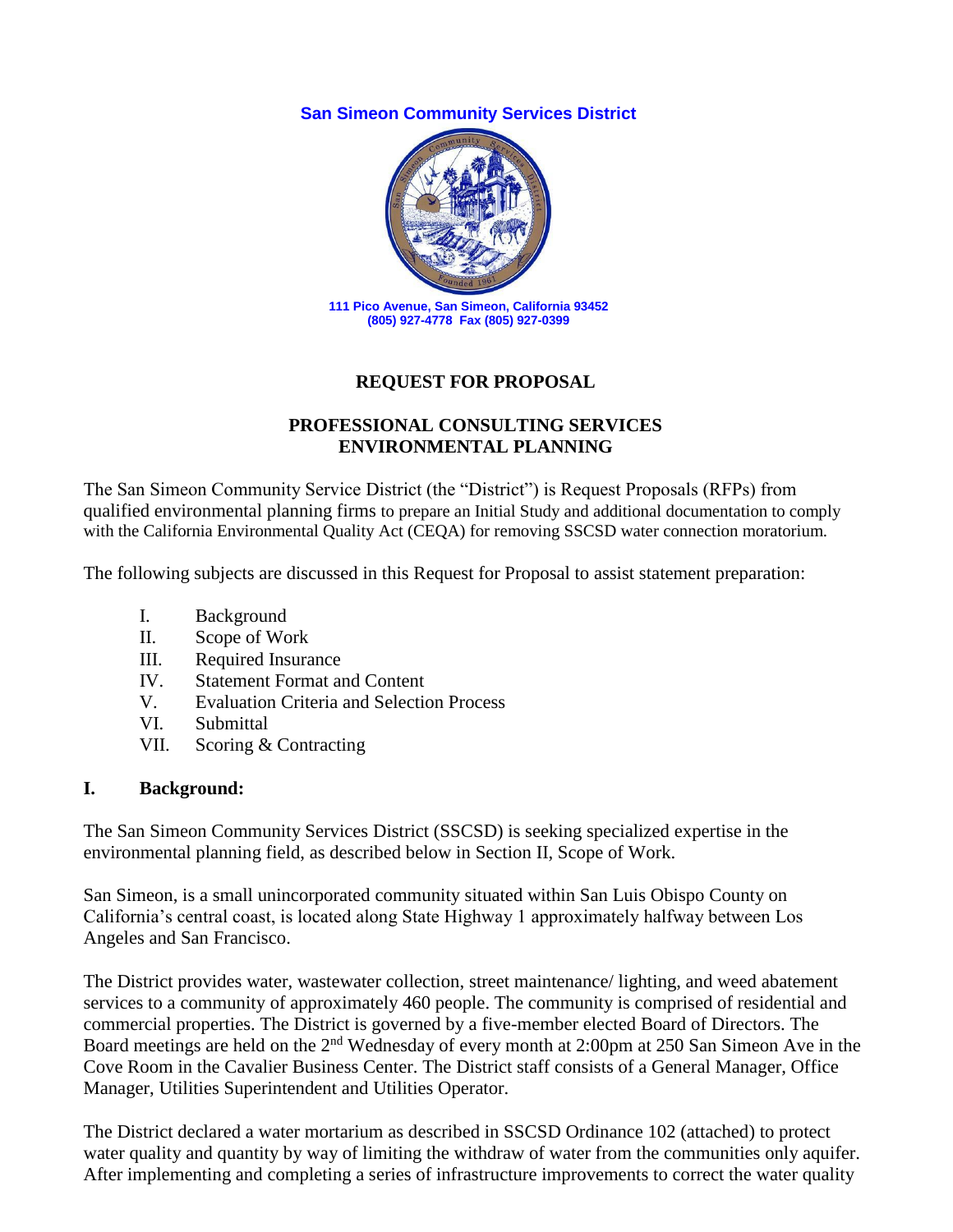and quantity issue, the SSCSD is seeking environmental planning and review consultant services to prepare an initial study and additional documentation to comply with the California Environmental Quality Act (CEQA) in effort toward removing the 35-year water moratorium.

# **II. Scope of Work:**

The SSCSD has placed a high priority on environmental compliance. With the implementation of a CEQA review process, the District hopes to accomplish the following objectives:

- Determine the project status as it relates to CEQA.
- Complete an initial study.
- Perform and complete tasks determined necessary by the initial study.
- Provide project services that may arise after CEQA filings.

The proposal selected shall best help the District to accomplish the above objectives.

## Deliverables:

The consultant will prepare an Administrative Draft IS/MND or CE as appropriate to the project element and submit to SSCSD for review and approval. Each CEQA topic in CEQA Guidelines shall be evaluated at the appropriate level of detail. Consultant will join a conference call with SSCSD staff to discuss admin Draft IS and the recommended CEQA documentation. Should additional documentation be required beyond an MND, the consultant shall immediately brief the SSCSD. Additional expenses under these circumstances shall be negotiable.

Consultant will develop the mailing list for document distribution. Consultant will distribute copies of the document to the State Clearinghouse and other responsible public agencies per the State CEQA Guidelines. The Consultant will assist the SSCSD with preparation and filing of all required notices and will provide the SSCSD with a list of all mailings for the record. The Consultant shall prepare and distribute notices to adjacent property owners and process mailings in accordance with statutory requirements. The SSCSD shall be responsible for any filing fees.

The Consultant will respond to public comments received and prepare a Response to Comments document for the Final CEQA document. Consultant will provide responses to public comments in the form of a memorandum to the SSCSD for review and approval.

# **III. Required Insurance:**

- 1. Worker's Compensation insurance in accordance with the statutory coverage required by the State of Washington and Employers Liability insurance with limits not less than \$1,000,000 and, where applicable, insurance in compliance with any other statutory obligations, whether State or Federal, pertaining to the compensation of injured employees assigned to the work.
- 2. Commercial General Liability with limits not less than \$1,000,000 per Occurrence and \$2,000,000 Aggregate for Bodily Injury and Property Damage, including coverage for Premises and Operations Liability, Products and Completed Operations Liability, Contractual Liability, Broad Form Property Damage Liability and Personal Injury Liability.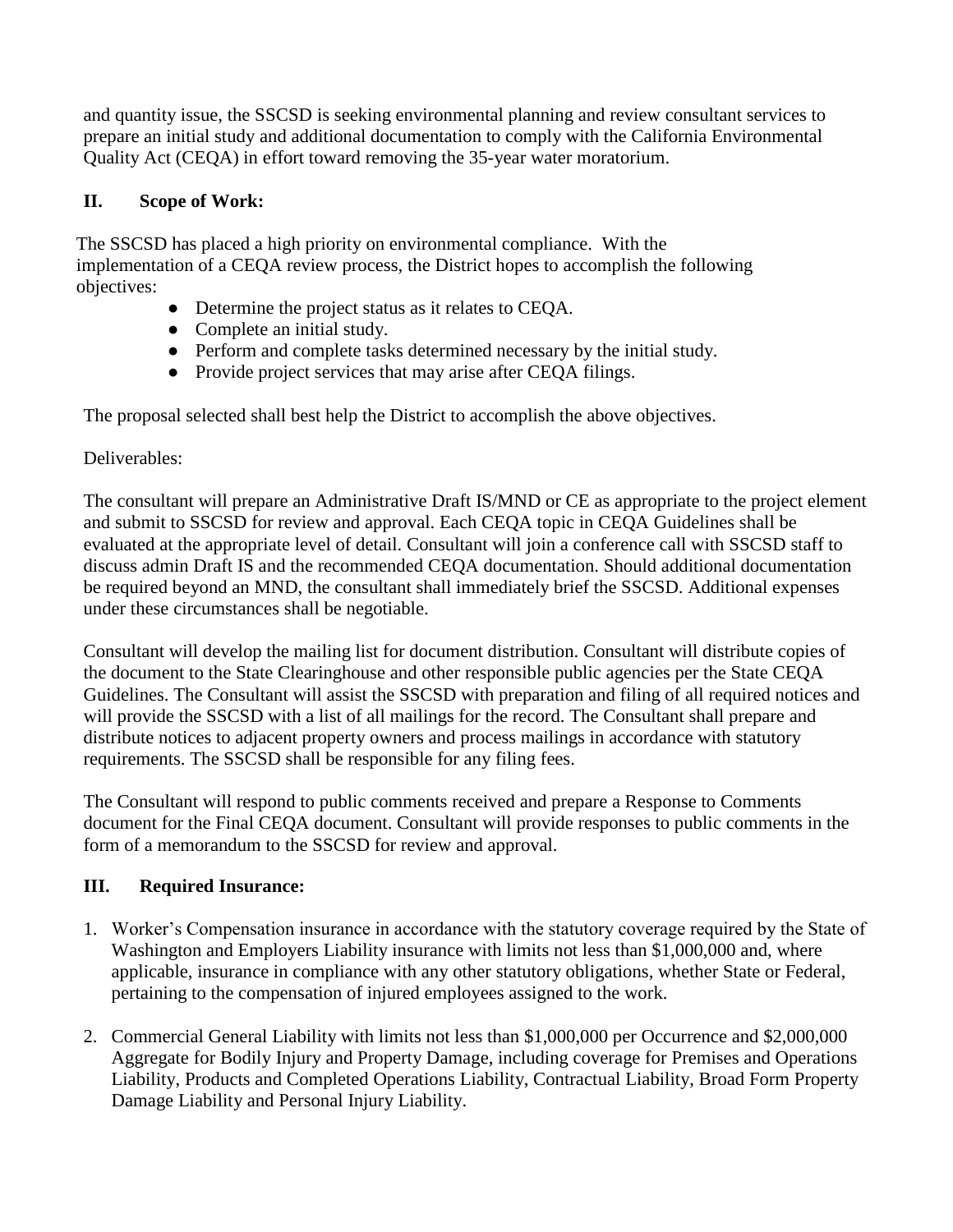- 3. Commercial Automobile Liability on all owned, non-owned, hired and rented vehicles with limits of liability of not less than \$1,000,000 Combined Single Limit for Bodily Injury and Property Damage per each accident or loss.
- 4. Umbrella/Excess Liability insurance coverage of not less than \$1,000,000 per occurrence and annual aggregate providing coverage in excess of General Liability, Auto Liability, and Employers Liability.
- 5. Professional Liability insurance with limits of not less than \$1,000,000 per claim and \$1,000,000 aggregate.

Each policy of insurance required by this section shall provide for no less than 30-days advance notice to the SSCSD prior to cancellation.

In addition, the SSCSD, its officers, employees, and volunteers shall be named as "Additional Insured" by all contractors and subcontractors and a "Waiver of Subrogation" shall be included in favor of the District.

The insurance shall be placed with insurers with a Best's rating of at least VII. Certificates of insurance, including all of these requirements, are required prior to signature of the contract.

## **IV. Statement Format and Content:**

In submitting the statement of qualifications, your firm acknowledges that the SSCSD shall not be liable to any person for any costs incurred therewith or in connection with costs incurred by any proposer in anticipation of Commission action approving or disapproving any proposed agreement. The SSCSD may accept or reject any proposal or proposed agreement without limitation. Nothing in this RFP or in subsequent negotiations creates any vested rights in any person.

Statements that do not address the items listed in this section will be considered incomplete and will be deemed non-responsive by the SSCSD.

#### A. Letter of Transmittal

#### B. Narrative

- 1. Brief resumes of the "Principal-in Charge" and the key technical personnel to be assigned to projects.
- 2. A description of the services available from your firm that would be used to support environmental planning service needs of the SSCSD. Describe how your firm would use their existing staff and services to meet the needs of the District in support of planning, design, permitting, and construction of various Capital projects.
- 3. Include firm's standard rate sheet

#### C. References

Provide names and telephone numbers of at least three references willing to attest to your firm's ability to complete projects on time and within budget.

#### D. Confirmation of Business Organization

On the last page of the proposal, the proposer shall identify the business organization under which it operates. Partnerships and joint ventures will list each member's name, business address, business license, tax ID, telephone and fax numbers on a separate sheet of paper attached to the proposal.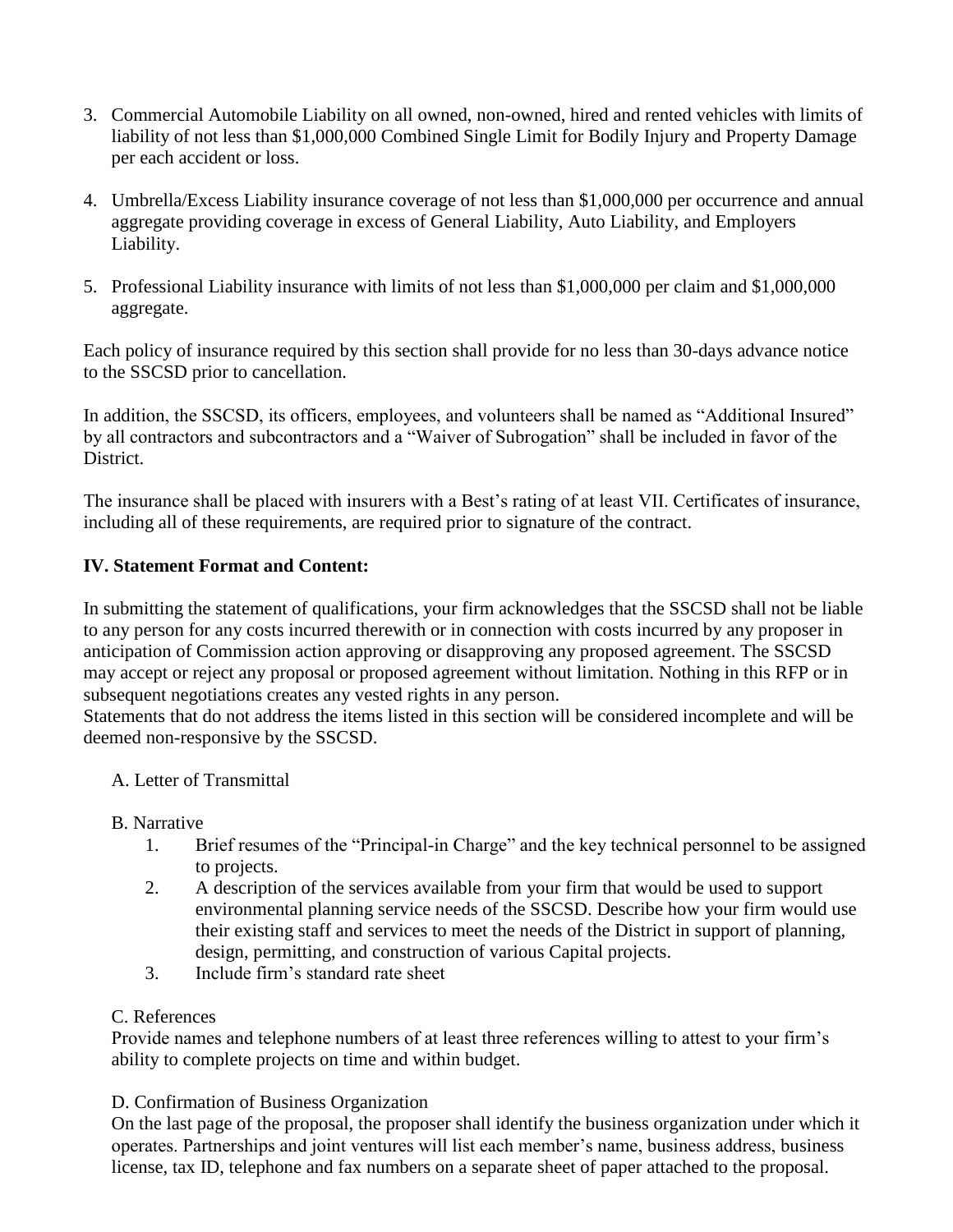**Important:** Statement of Qualification submittals shall not exceed a total of 15 (fifteen) pages. This number includes the Confirmation of Business Organization form. Additionally, submissions shall not include any items, documents or enclosures not specifically requested above in Section IV – Statement Format and Content. This includes brochures, business cards, handouts, etc.

#### **V. Evaluation Criteria and Selection Process**

The basis of award will be to the top firms receiving the most points based on the following criteria:

- 1) Ability of the consultants to perform the specific tasks outlined in the RFP,
- 2) Qualifications of the specific individuals who will work on the project,
- 3) Quantity and quality of time key personnel will be involved in their respective portions of the project,
- 4) Reasonableness of the fee requested to do the work; comparability of fee to similar services offered by other qualified consultants (except where fee is to be negotiated later),
- 5) Demonstrated record of success by the consultant on work previously performed for the District or for other public agencies or enterprises,
- 6) The specific method and techniques to be employed by the consultant on the project or problem,
- 7) Ability of the consultant to provide appropriate insurance in adequate amounts, including errors and omissions if applicable, and
- 8) Responsiveness to the RFP.

The SSCSD hereby notifies that it will affirmatively ensure that in any agreement entered into pursuant to this invitation, minority business enterprises will be afforded full opportunity to submit bids in response to this invitation and will not be discriminated against on the grounds of race, color, sex, religion, or national origin in consideration for an award.

The SSCSD is an Equal Opportunity Employer and does not discriminate against any person, firm partnership, or organization as it pertains to race, color, religion, sex, age, national origin, marital status, sexual orientation, medical condition, physical handicap or disability. Any person, firm, partnership, or organization contracting with or doing business with the SSCSD shall be in conformity with the SSCSD's policy on non-discrimination.

#### **VI. Submittal**

Three (3) copies of the complete response to the Request for Proposal are due to the SSCSD, prior to **3:00 p.m. on October 19, 2020**. Proposals may be hand-delivered, mailed, or delivered by courier. Facsimiles and emailed proposals WILL NOT be accepted, and considered non-responsive to this RFP. Submissions including less than the requested number of copies will be deemed non-responsive and ineligible for further consideration during the selection process.